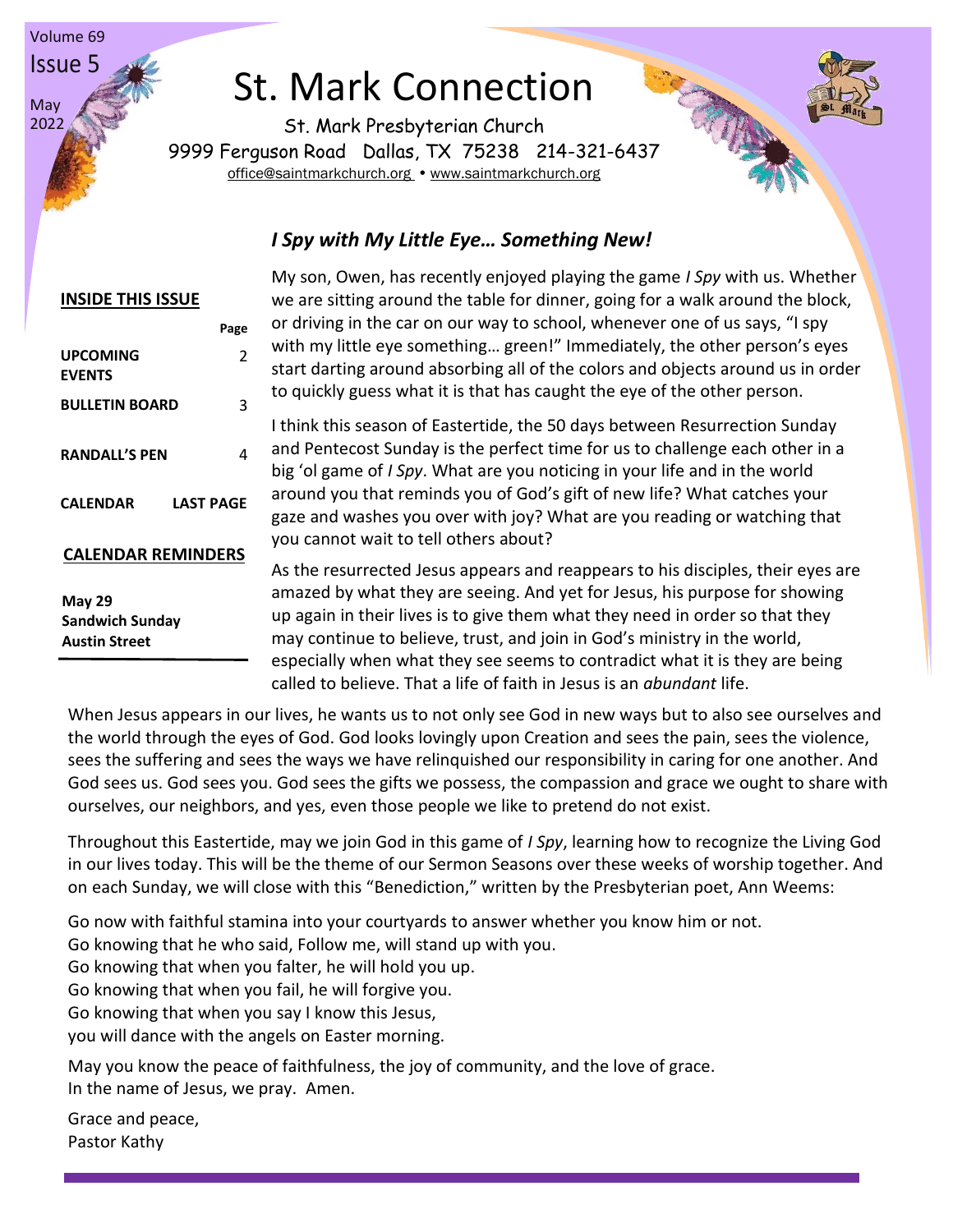# Upcoming Events

### **Sunday Sermons, Scriptures and Events**

May 1 - 3<sup>rd</sup> Sunday of Easter Recognizing the Living God: Abundance Psalm 30; John 21:1-19 Celebration of The Lord's Supper

May 8 - 4<sup>th</sup> Sunday of Easter Recognizing the Living God: Protection Psalm 23; John 10:22-30

May 15 – 5<sup>th</sup> Sunday of Easter Recognizing the Living God: Love John 13:31-35

May 22 – 6<sup>th</sup> Sunday of Easter "Coming and Going" John 14:23-29 Guest Pastor – Traci Truly

May 29 – 7<sup>th</sup> Sunday of Easter Recognizing the Living God: Prayer John 17:20-26



### **May Has Five Sundays!**

That means that the St. Mark Family once again has the opportunity to serve the clients of **Austin Street Center** this month, on May 29th. Sharing the bounty that our Lord has showered on us with those who are not as fortunate is one of the ways we give thanks for everything we have been blessed with. The Church pays for chips and fruit so I'm asking for individually wrapped sandwiches, snack cakes and cookies. Thanks for your continuing dedication. Sign-up sheets are in the narthex.

#### Dee Huckaba

Susan Gail Schreiber. Our church secretary, Kat Hutchings, is retiring on May 31. The Administration and Personnel Committee is searching for candidates for this position.

### **God Bless You on Your Birthday**

**May 1 May 14 May 2 May 21 May 8 May 22** Kathy Moore Travis Moore **May 10 May 25 May 11** Martha Gracey **May 12** Drew Taylor





### **Church Pantry**



The church pantry supply is very low. We need:

Canned meat (Ravioli, etc.), soups, tuna or chicken salad kits, fruit cups, granola bars. Thank you!

### **CALLED CONGREGATIONAL MEETING**

The Session calls the congregation to meet on Sunday, May 1, immediately following worship for the purpose of electing three elders and one trustee for the Class of 2025.





Sympathy to Christina Swift Powell, Victoria Swift and Rebecca Freeze Swift, daughters of Pelham Swift, in the death of their mother,

If you know a person that might fit the position and would be interested, please have them contact Tricia Johnson. The applicant cannot be a member of St. Mark.

St. Mark Presbyterian Church exists to know Jesus and to make Him known.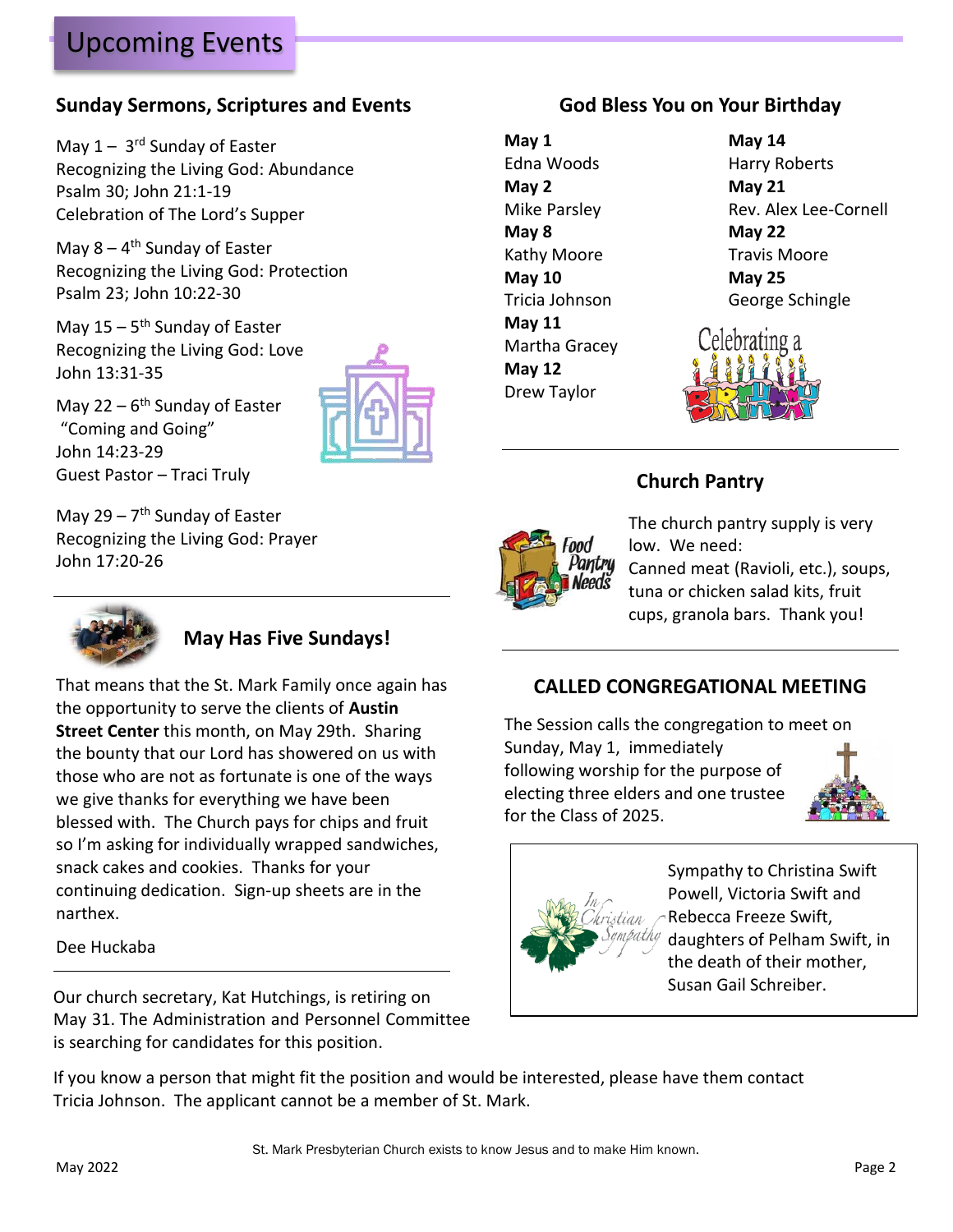## Bulletin Board

#### **Treasurer's Report**

#### 9 MONTHS THROUGH 3-31-2022



# **OPERATING FUND**

HINCOME **I-EXPENSE** 

Operating Fund – YTD unrestricted contributions are under budget by \$6,800, and \$32,000 less than last year. YTD expenses are \$14,000 below budget, and \$33,000 below last year. Bottom line, we are approximately \$5,000 cash positive YTD which is \$7,500 better than budget and \$1,400 less than last year.

#### **Special Easter Offering Update**



Our Easter Offering is still a little short of our \$4,000 goal, so just a reminder that if you haven't gotten a chance to contribute this Easter season, you

have until May 8<sup>th</sup> to help us reach our goal. One half of this year's Easter Offering goes to One Great Hour of Sharing and the other half goes to the Presbyterian Church's Ukrainian Relief fund. Thank you for sharing.

#### **Directory Updates**

Patti Gooch Mike and JoAnn Parsley (contact the church office for more information.



#### **Thank You!**

Dear St. Mark Family,

I want to thank you so much for the many calls, cards, texts, emails, and prayers during my recovery from knee revision surgery. It has been a rough haul, but your kindness and love has been such a blessing to me. Susan and I hope to be back in person very soon!

Love, Michael Bell



Called Meeting of Session, March 1, 2022

• Motion passed to delay a vote on mask requirements, giving Gary time to research choir masking, until the Stated Meeting of Session on Monday March 21.

Stated Meeting of the Session, March 21, 2022

- Motion passed to adopt the updated guidelines for worshipers in accordance with CDC, State and Local Guidelines.
- Motion passed to call a Congregational Meeting immediately following worship on May 1 to elect 3 elders and 1 trustee.
- Motion passed to accept request for transfer of membership from Teri Brooks to Canyon Creek Presbyterian Church.
- Motion passed that the Easter offering be divided with ½ going to One Great Hour of Sharing and ½ going to PDA Ukrainian Relief Efforts.
- Motion passed to offer Communion in the disposable cups or by intinction.

Full sets of the minutes above are available to read on the Session bulletin board.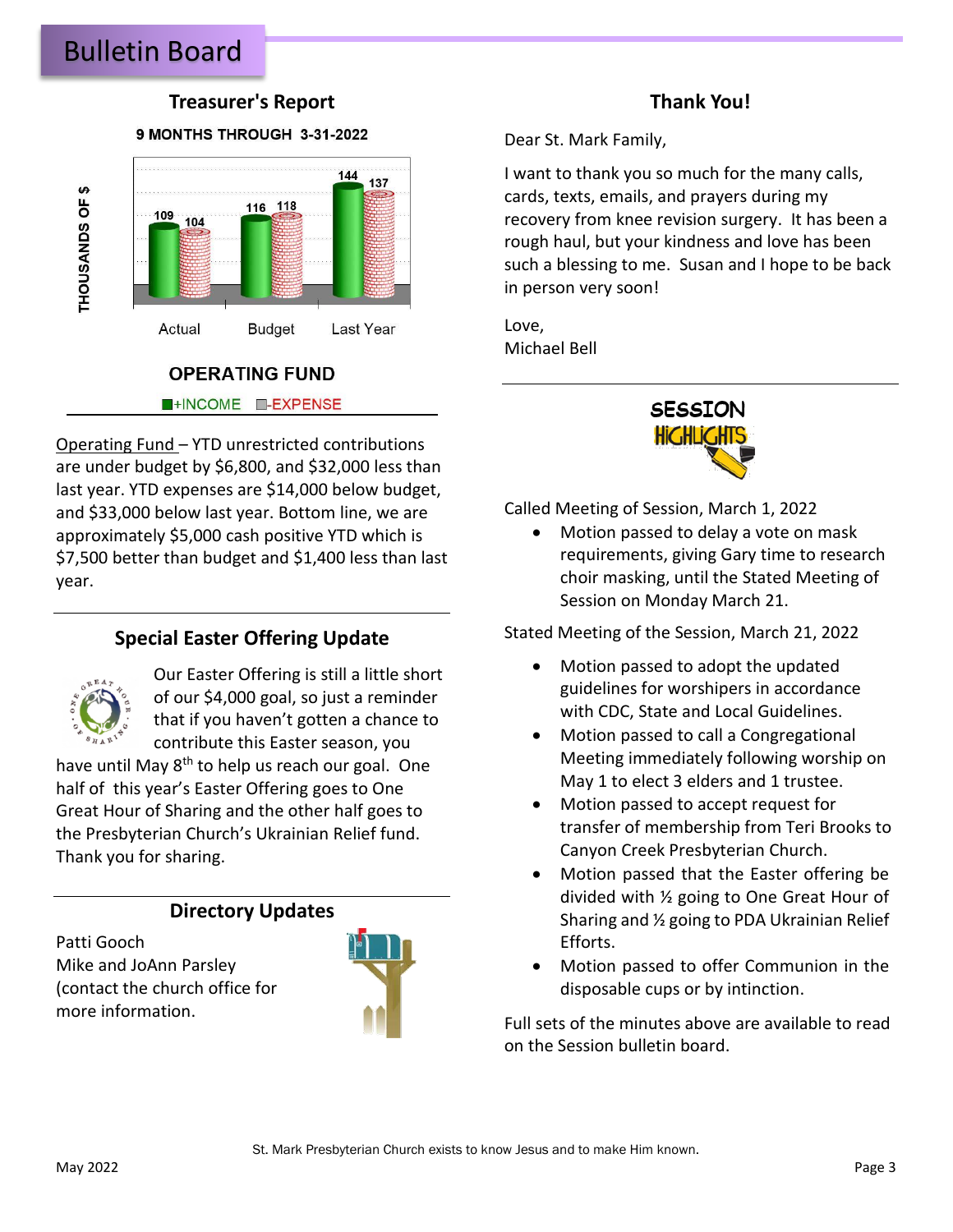

Last month I attended the 45-year reunion of my high school class. It was actually 46 years since our graduation, but Covid delayed our celebration for a year. Our school was small, so our class was relatively tight knit. There are reunions every five years. We are scattered all across the country, but we usually have a pretty good turnout. This year was no different. We even had one person who had never attended a reunion before join us.

We had a grand time this year. But some things were a bit different. We are older so most of us don't stay up long past midnight anymore. We are a quieter bunch most of the time. A number of folks are now retired or are contemplating that step soon. So, there were all the conversations about the things that go on at this life stage about aging parents, adult children, grandchildren etc.

We have traditionally been a pretty heathy bunch. We have only had a couple of class members die since we graduated. But we had two folks attend this year who are dealing with serious health issues. We weren't sure that they would be able to attend. But they were and there was much joy in their presence. I don't think it was ever spoken out loud but most of us were aware that our two friends might not make it to the 50-year reunion. The goodbyes with those two were a bit bittersweet. I'd appreciate it and I know they would if you would add Tom and Bob to your prayer lists.

I reflected a bit as I was traveling home. I am thankful for the fact that I had the privilege of attending such a good school. I am thankful for the memories. Both the good ones and the bad ones (that's a conversation that requires more space than a newsletter). I am thankful for the fact that Tom and Bob have received excellent health care.

But I am most thankful that I we Presbyterians have a creed that starts with the line "In life and in death we belong to God." When I think about the future of Tom and Bob and the rest of my classmates, I find great comfort in that promise. If I get a message that any of them have died, I will say those words out loud as has become my custom when I hear of a death of someone I know.

 $\degree$  In life and in death we belong to God."



**St. Mark Presbyterian Church 9999 Ferguson Road Dallas, TX 75228** Non-Profit Organization